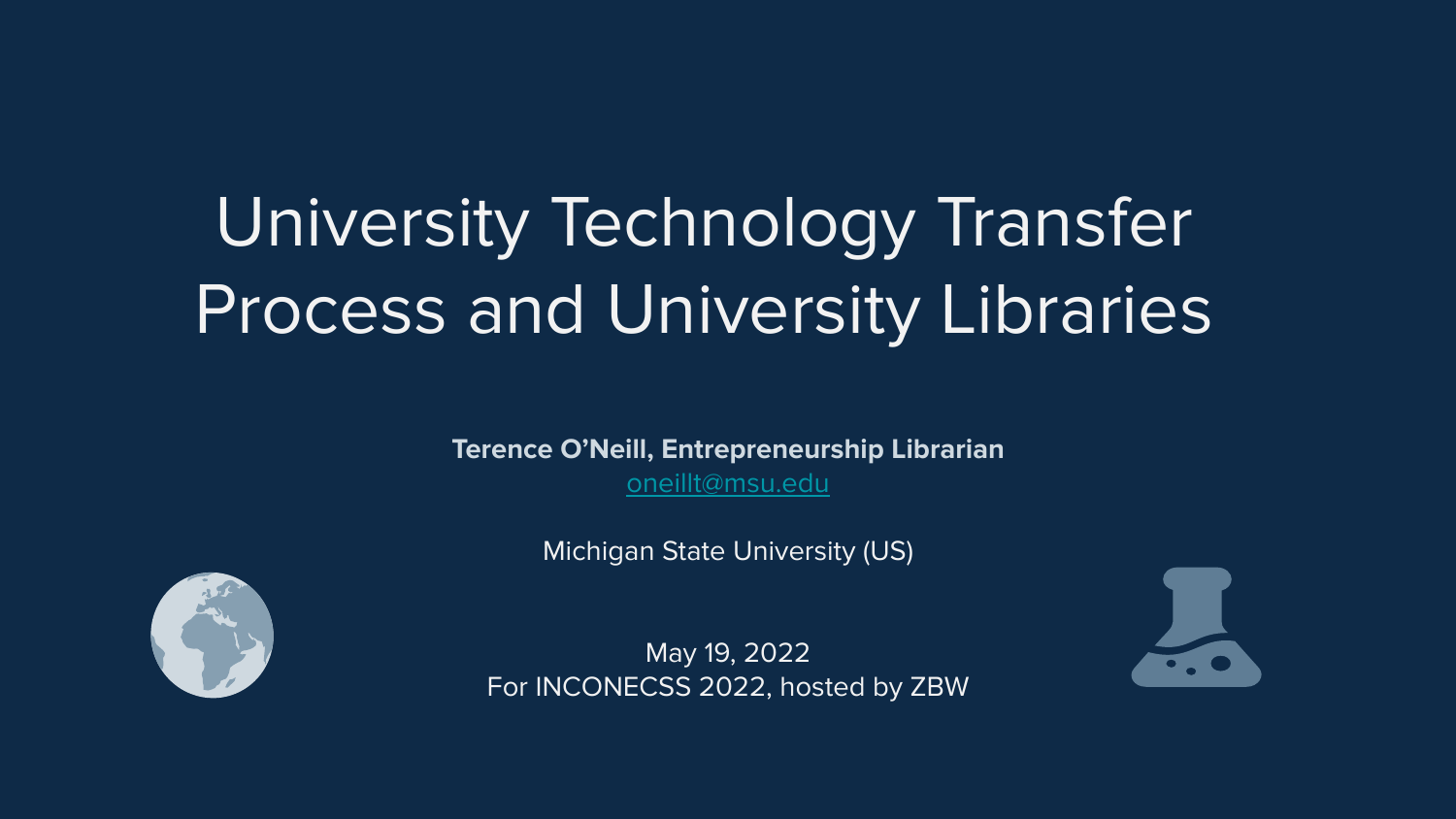#### Poster Outline

- Introduction to University Technology Transfer
- Technology Transfer Process
- Roles of Librarians
- Challenges
- Best Practices

I will introduce topics in three minutes, but explore in more depth in discussion.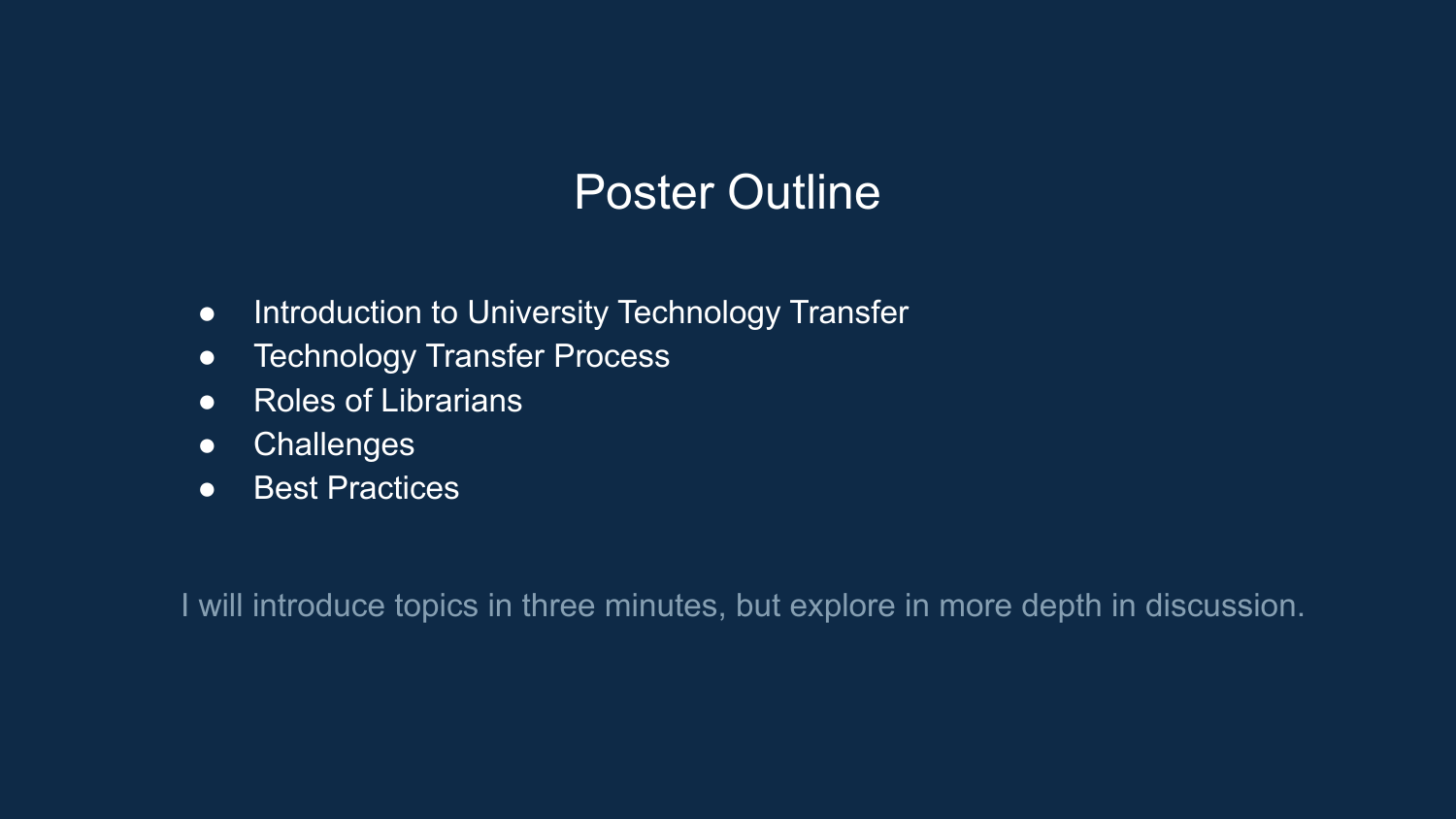#### University Technology Transfer (TT)

"Technology transfer is a term used to describe a formal transfer of rights to use and commercialize new discoveries and innovations resulting from scientific research to another party…[TTO's are responsible for a] wider array of duties including corporate engagement, internal development of inventions, new company formation, and overall economic development"(AUTM 2022).

Terms: Technology Transfer (TT), Technology Transfer Offices (TTOs), Knowledge Valorisation.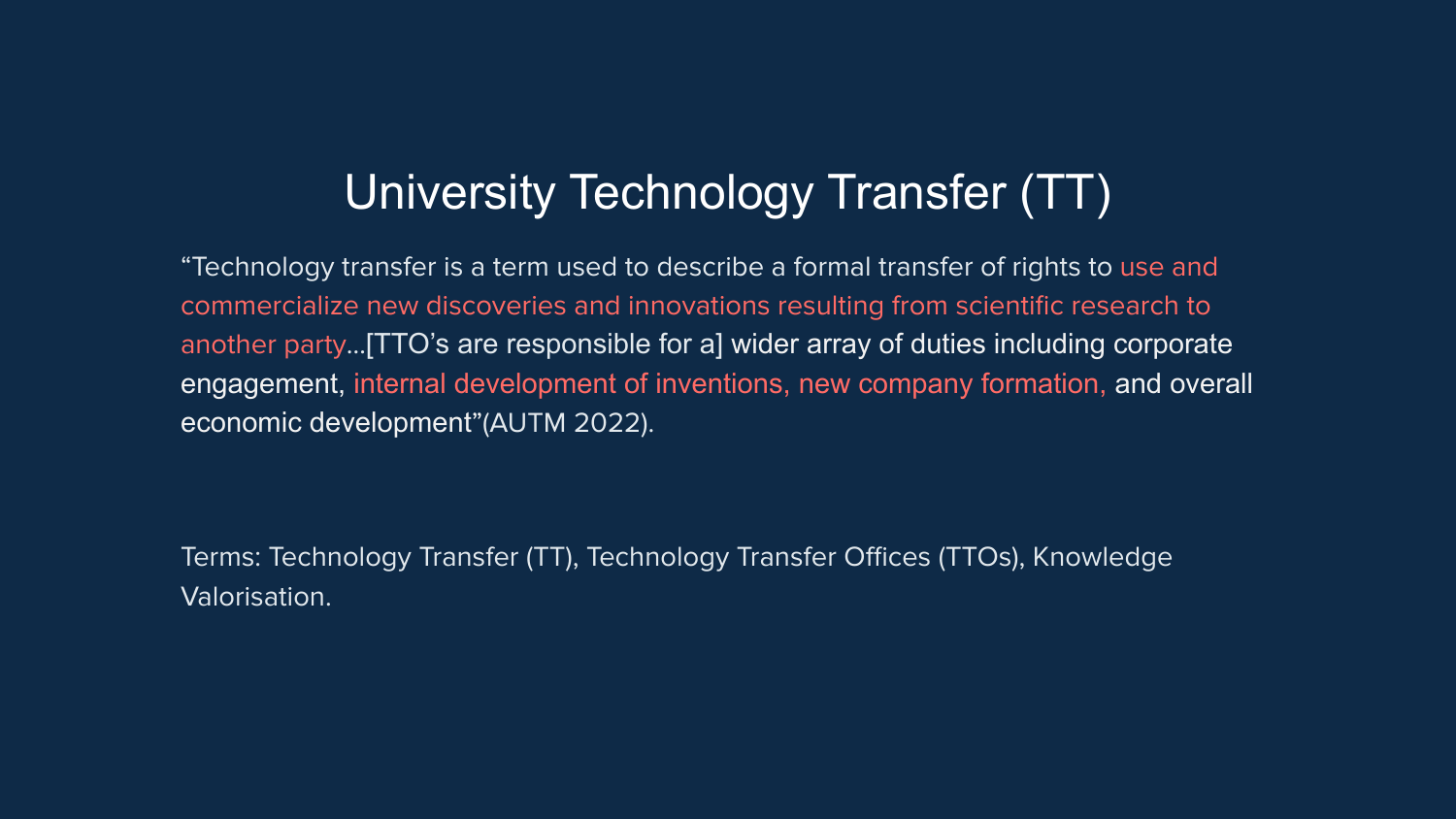

Venture Capital Financing in Europe. Created on Dealroom.io, Via Yoram Wijngaarde @yoramdw <https://twitter.com/yoramdw/status/1461987131749015555>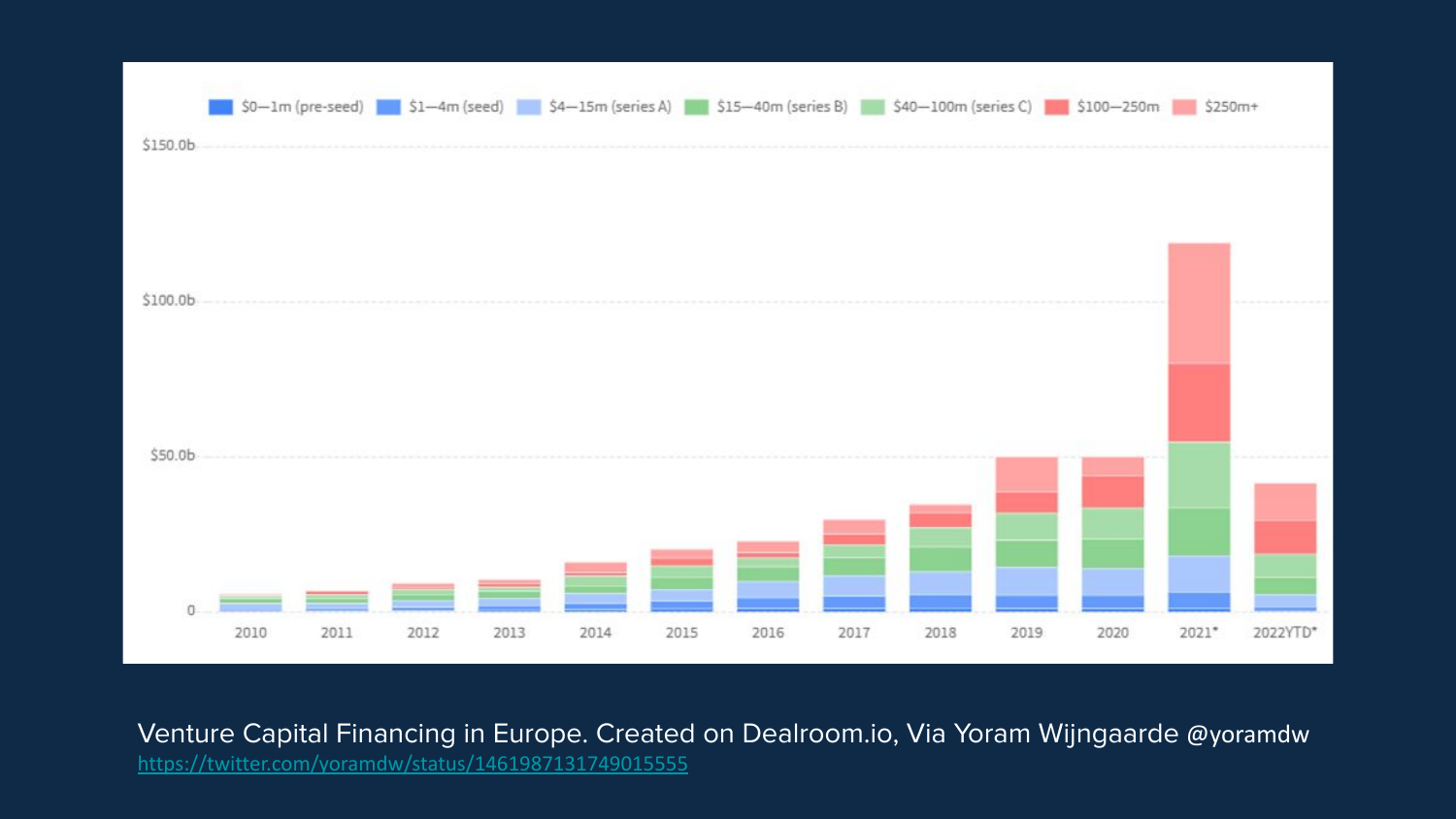#### **ALL OF THESE NEEDS ARE CAUSING A DYNAMIC DEEP TECH ECOSYSTEM TO TAKE SHAPE**

While money is one important currency,<br>knowledge, data, skills, expertise, contacts,<br>and market access are also valuable means of exchange for ecosystem players



BCG, Hello Tommorrow. "The Dawn of the Deep Tech Ecosystem"

[https://media-publications.bcg.com/BCG-The-Dawn-of-the-Deep-Tech-Ecosystem-Mar-2019.pd](https://media-publications.bcg.com/BCG-The-Dawn-of-the-Deep-Tech-Ecosystem-Mar-2019.pdf)f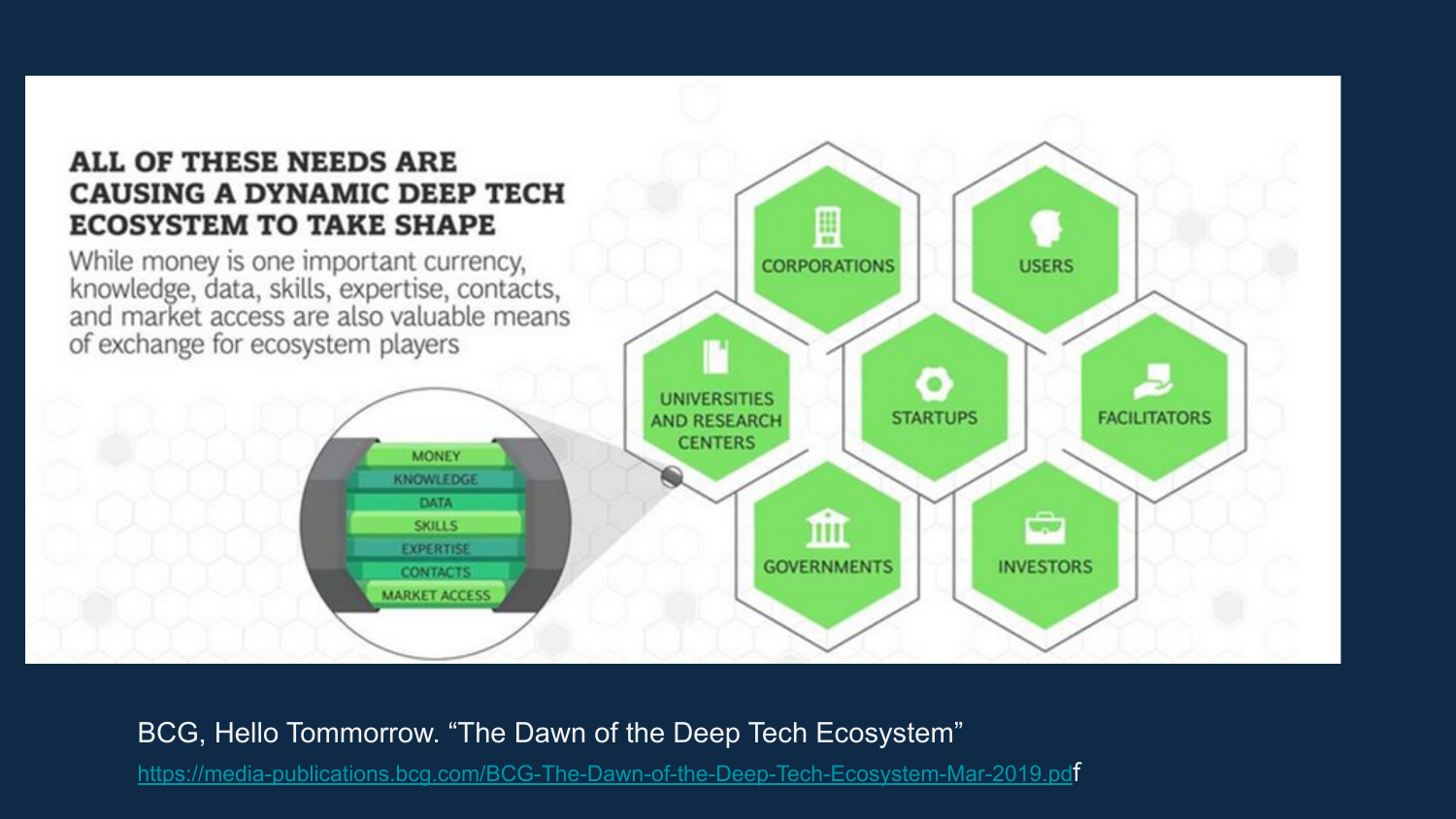### Technology Transfer Process

- Funding
- Research and Innovation
- Invention Disclosure Form
- Assessment by TT Office
- Intellectual Property
- Determination of route
	- Licensing
	- Startup

For the purposes of this talk, we will focus on the US and EU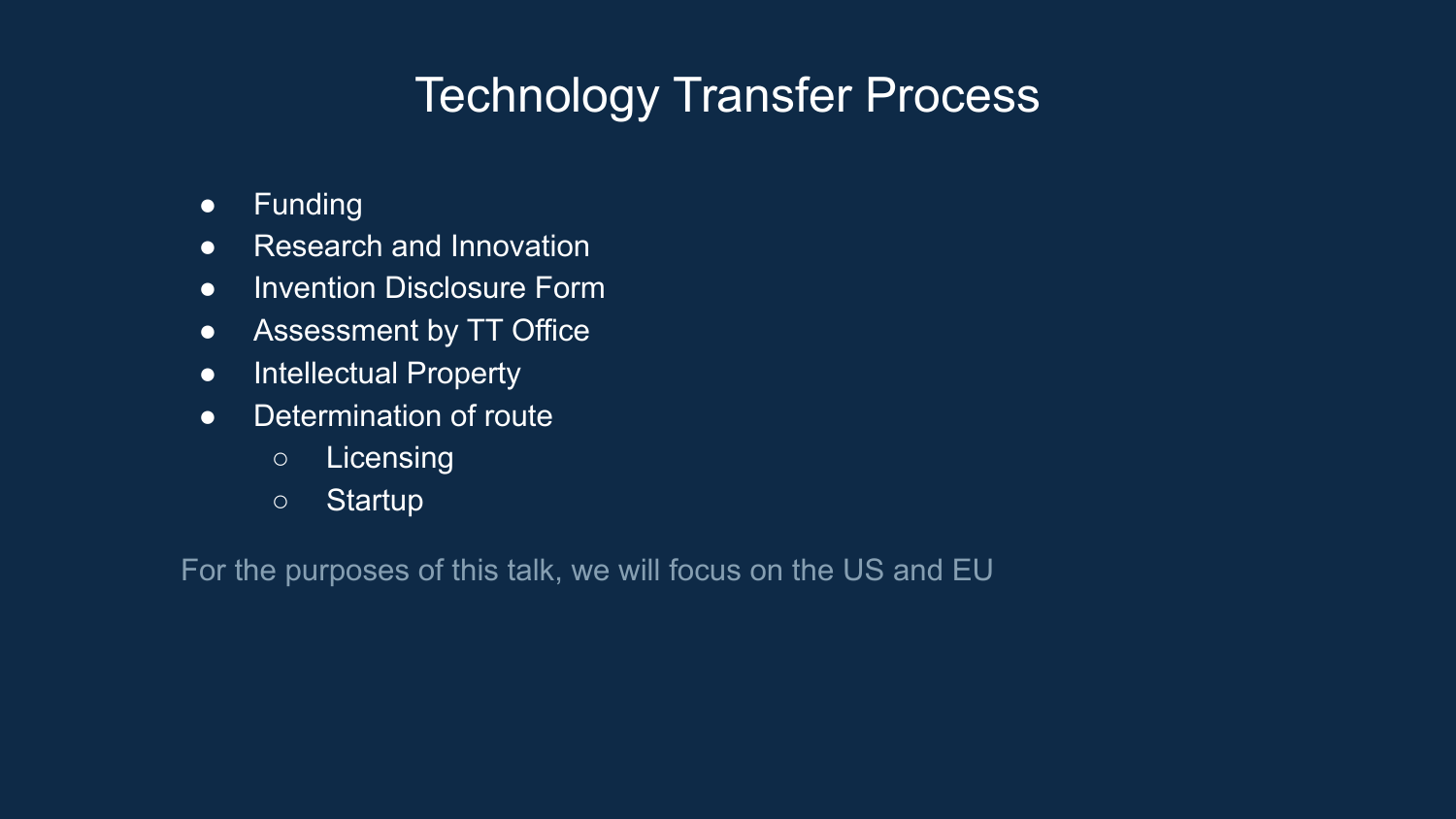#### University Technology Transfer (TT)

#### Importance:

- Potentially revenue generating, though thus far minor compared to tuition and charitable giving (Cunningham et. al 2020)
- Recruits faculty
- Gaining important in University strategic plans
- Gets innovations out into the world

Universities play an important part of international innovation ecosystem that is continuing to grow, mature, change.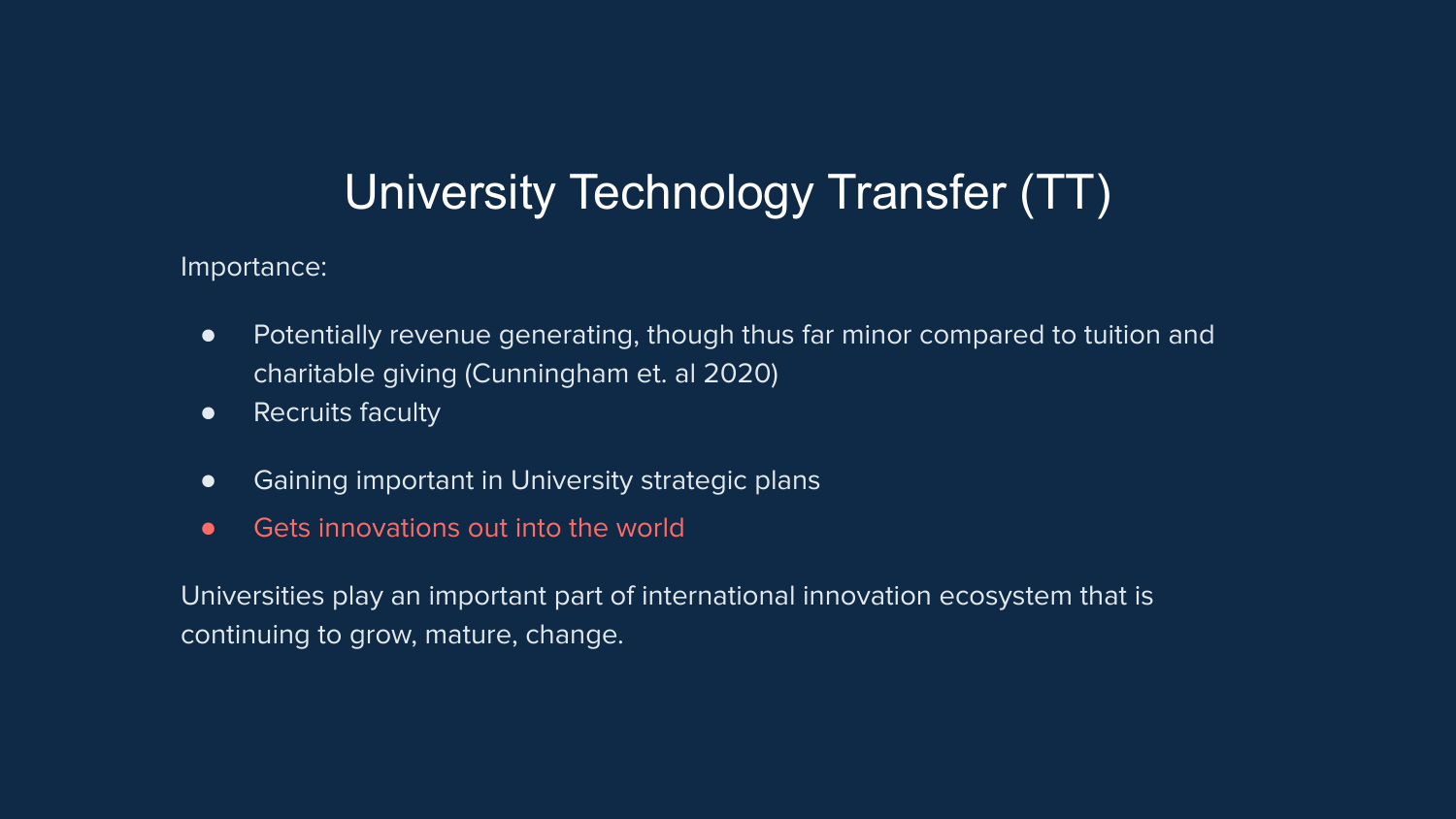- Funding
- Research and Innovation
- Invention Disclosure Form
- Assessment by TT Office
- Intellectual Property
- Determination of route
	- Licensing
	- Startup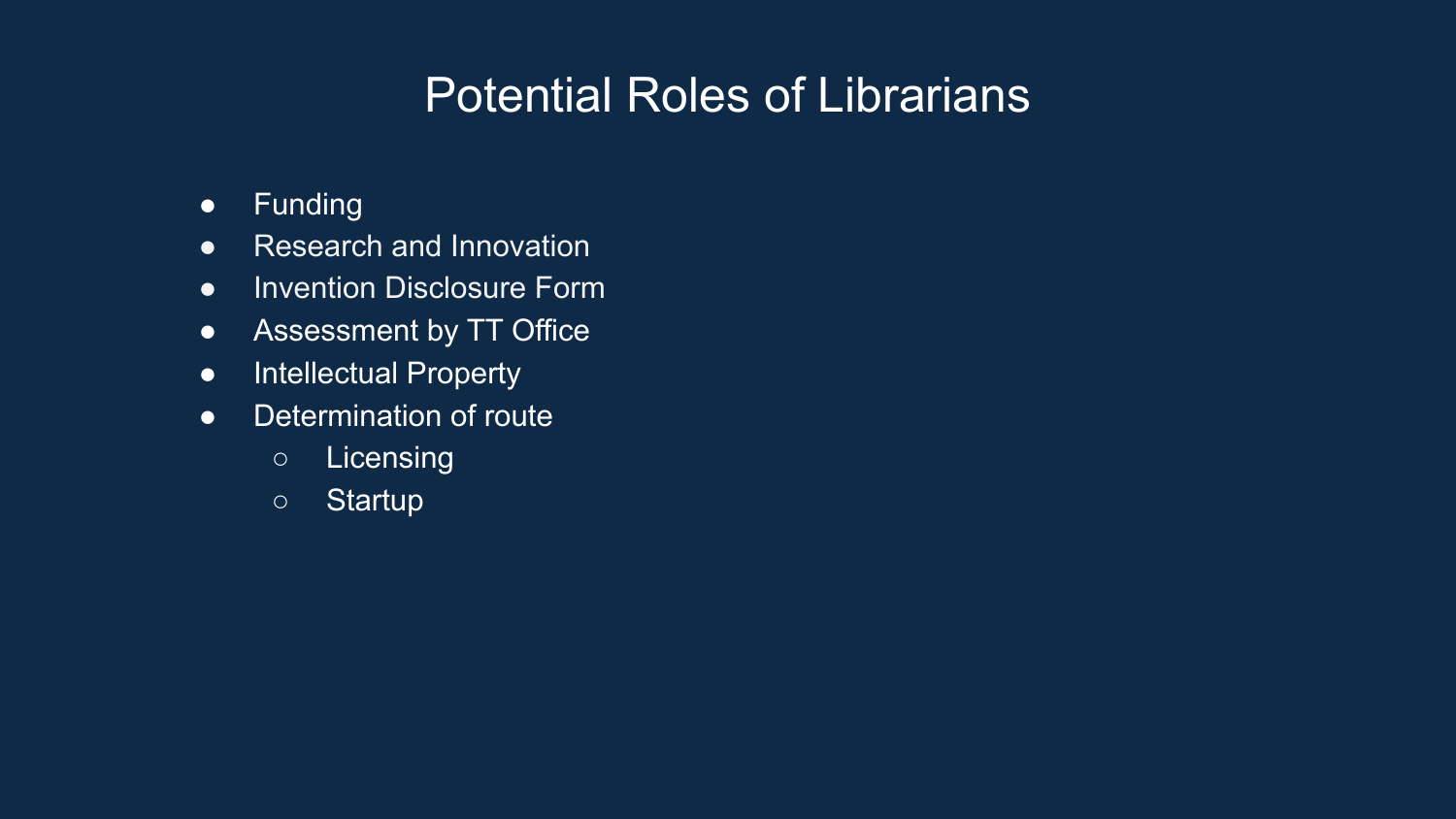- Funding
- Research and Innovation
- Invention Disclosure Form
- Assessment by TT Office
- Intellectual Property
- Determination of route
	- Licensing
	- Startup
- Many research teams never reach this step. The "VOID" - Valley of Innovation Death (Leute, 2018). Research shows potential, but it's not ready for commercial use.
- Some researchers choose not to disclose potentially useful and valuable innovations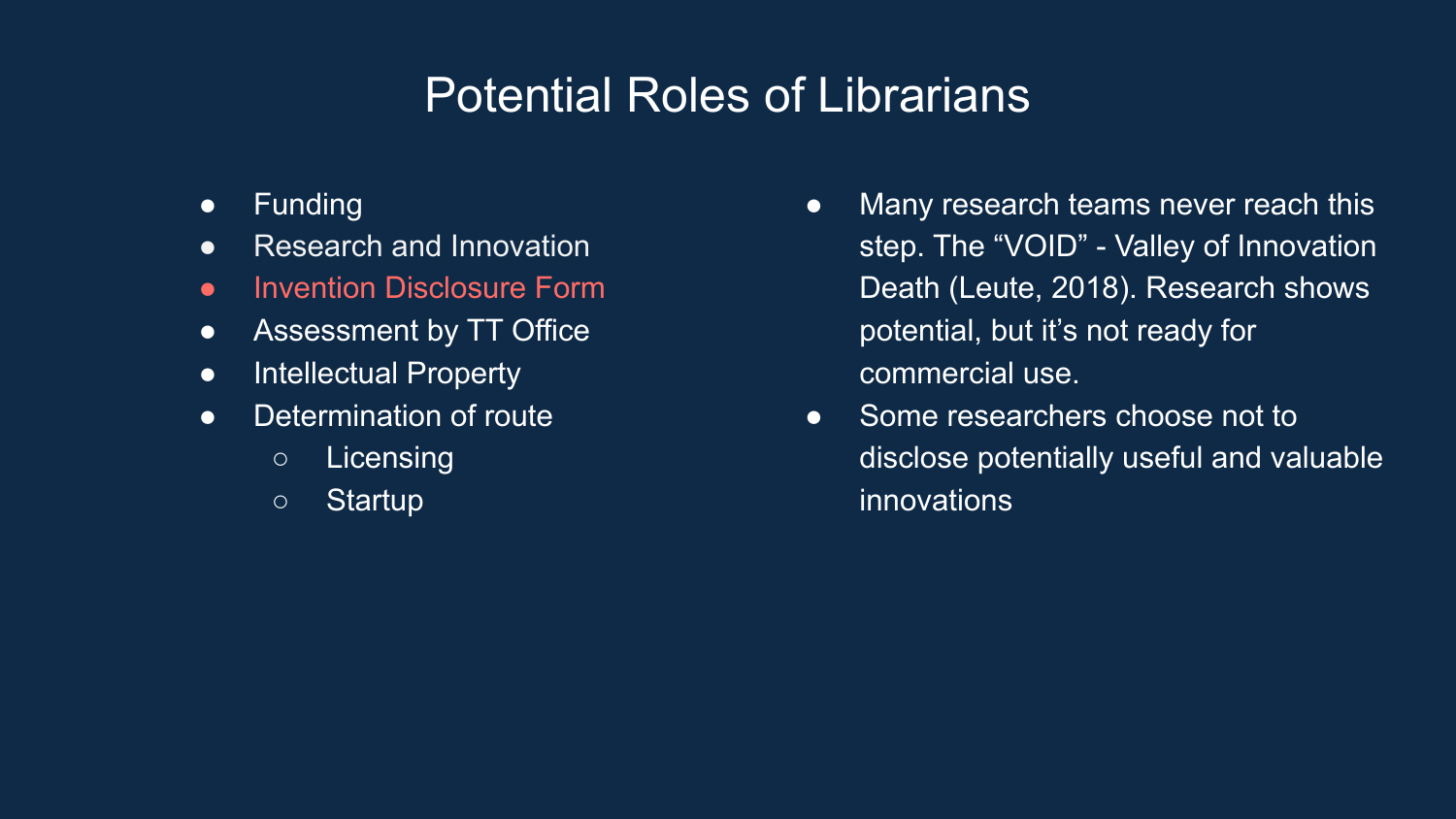- Funding
- Research and Innovation
- **•** Invention Disclosure Form
- Assessment by TT Office
- Intellectual Property
- Determination of route
	- Licensing
	- Startup

● Librarians can act as informational connectors, including acting as informal liaison from TTO's to educators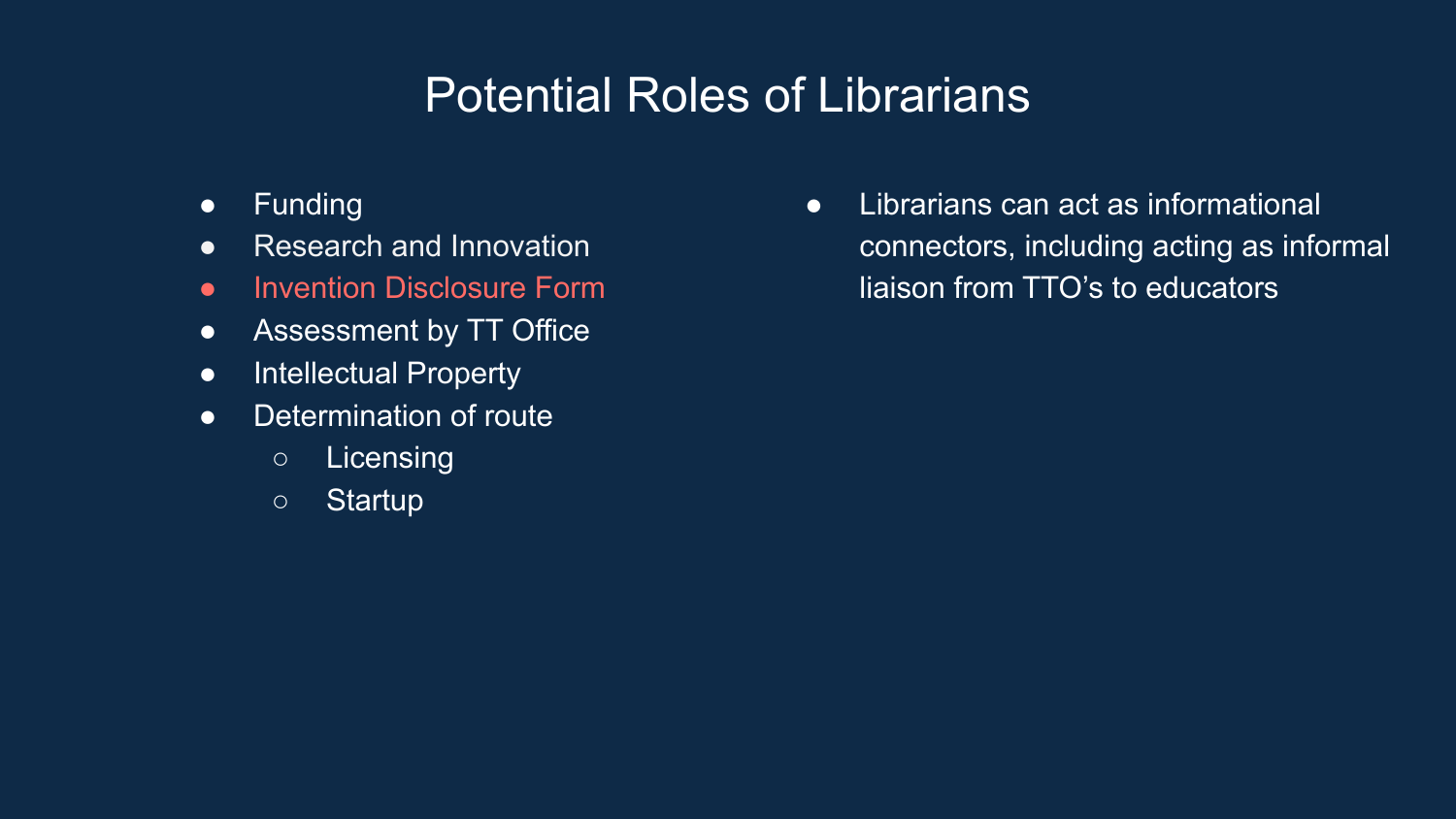- Funding
- Research and Innovation
- Invention Disclosure Form
- Assessment by TT Office
- Intellectual Property
- Determination of route
	- Licensing
	- Startup
- TTO's assess invention disclosures for patentability and business potential.
- Sometimes these offices are staffed by interns(Elliot, et. al 2017),
- A group to potentially train and/or work with.

"Market size, market opportunities, market segmentation, competitive information, science articles, and relevant patents"(Elliot et. al 2017)

"Trade literature, market exploration, [...] target & trend analysis"(Howard 2019).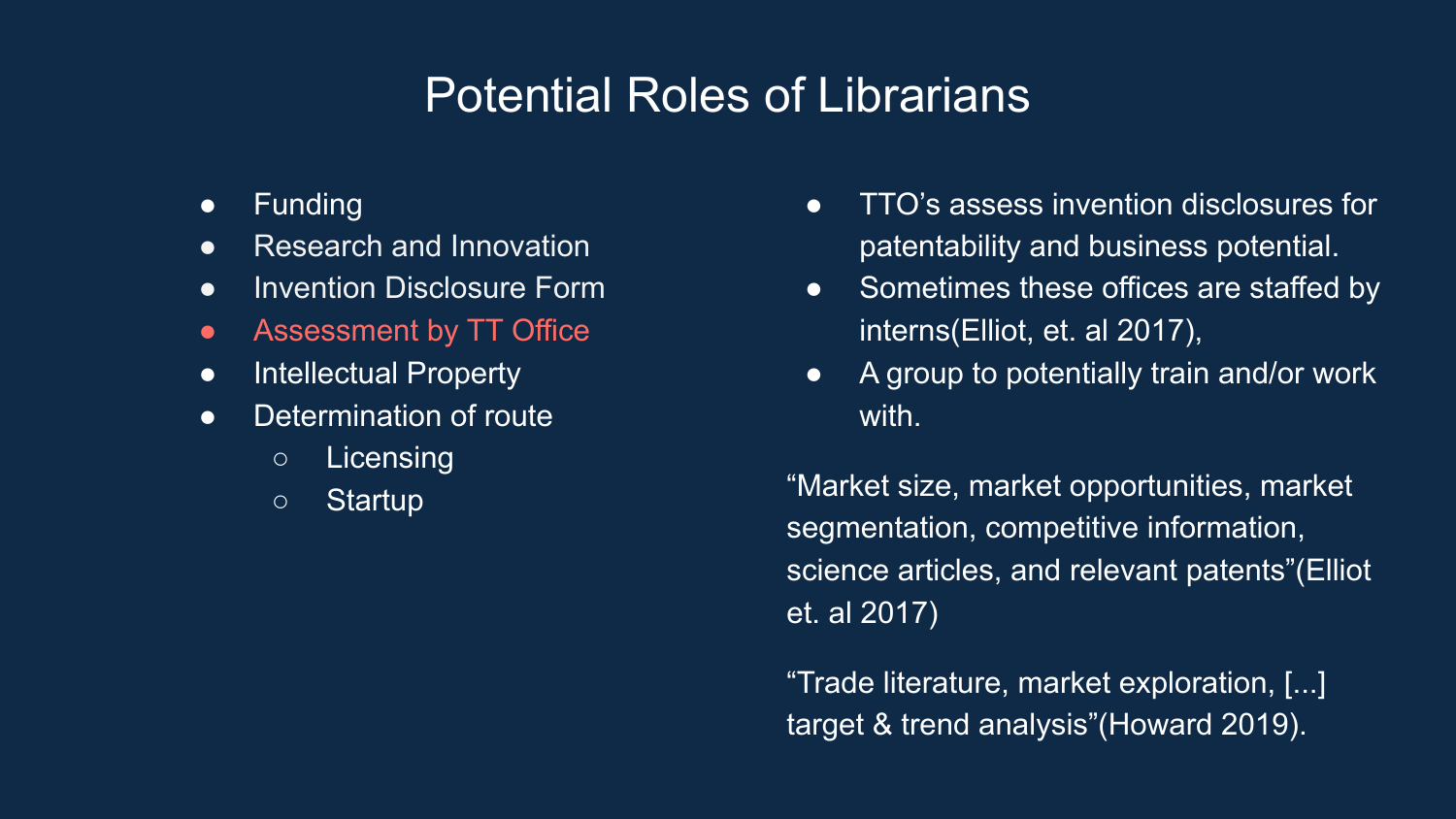- Funding
- Research and Innovation
- Invention Disclosure Form
- Assessment by TT Office
- Intellectual Property
- Determination of route
	- Licensing
	- Startup

"Market size, market opportunities, market segmentation, competitive information, science articles, and relevant patents"(Elliot et. al 2016)

"Trade literature, market exploration, [...] target & trend analysis"(Howard 2019).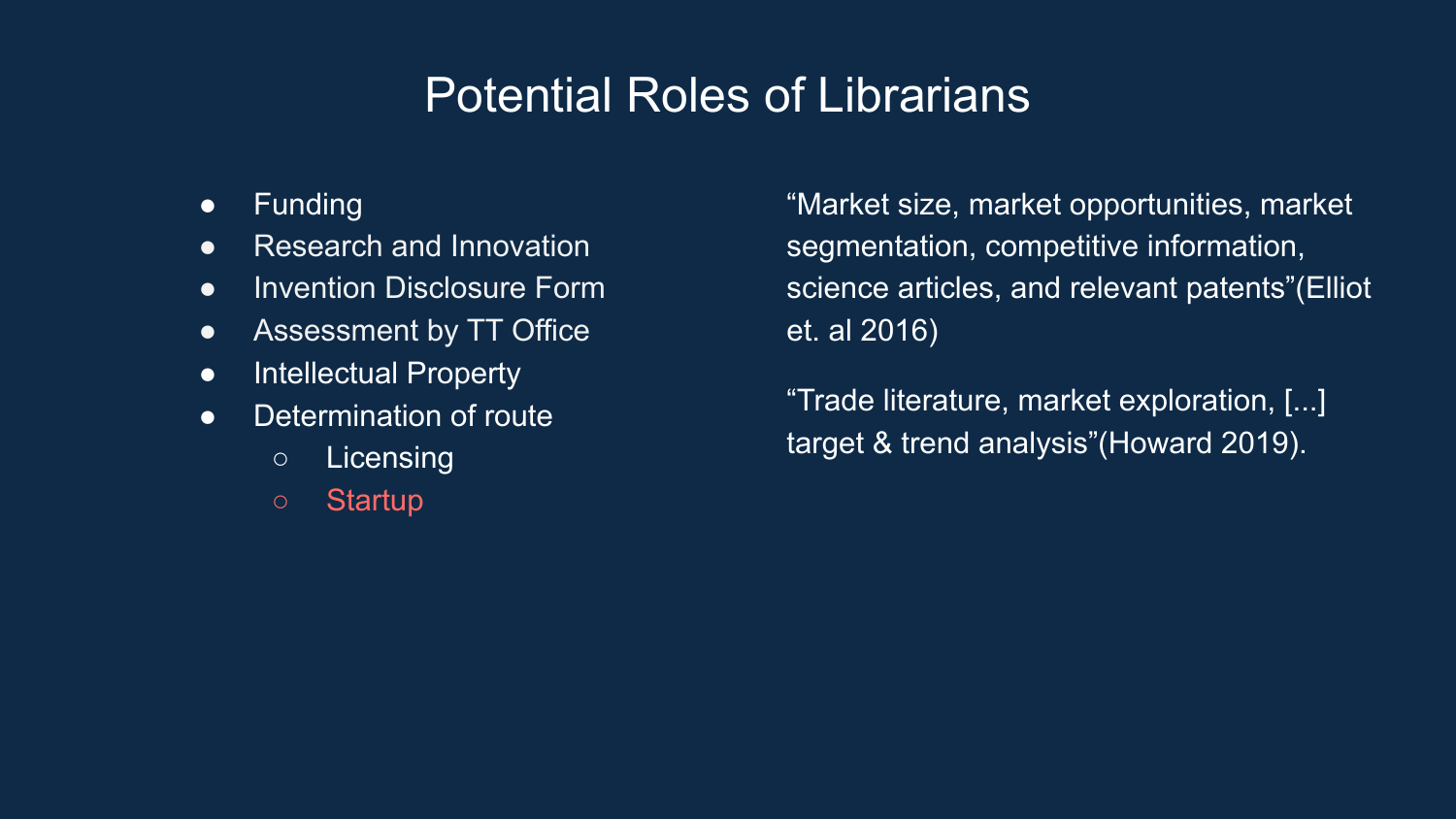### **Challenges**

- May be outside the scope of library work; pushback from colleagues
	- Cultural differences between business and academia:
		- *Mutual incomprehension* (Cunningham 2020)
- Materials licensing
- May need expertise from multiple individuals (Elliot 2016)
- Time intensive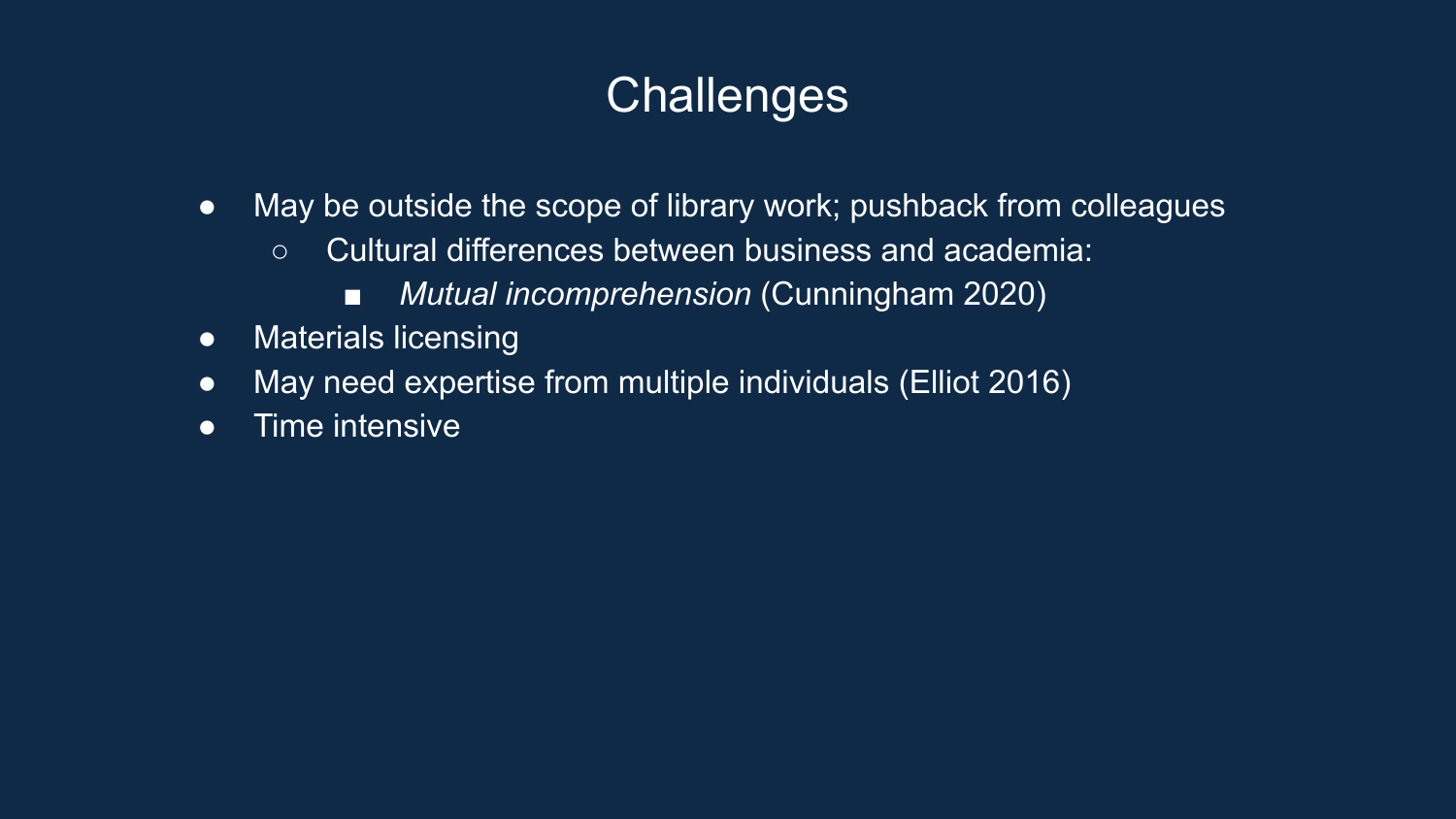

- Aligned with University goals
- High impact potential
- Skills needed by these groups are complementary to needs of other entrepreneurs (students, for example)
- If you offer information services to entrepreneurs, the TTO will likely find you! Better to be proactive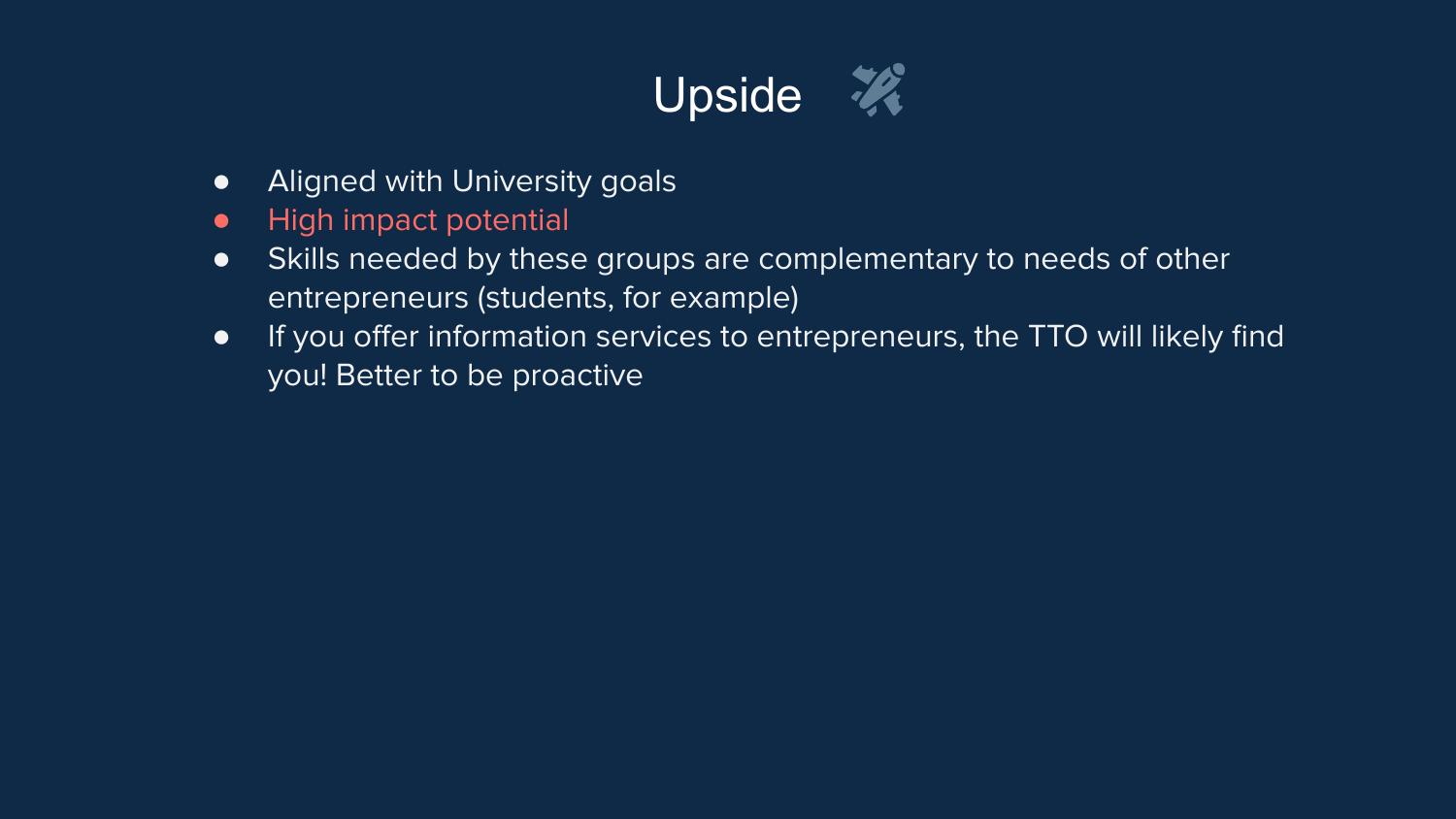#### Best Practices

- Know your University's innovation strengths; develop information expertise in those areas
- Target specific groups / offices in the TTO that benefit from training in information literacy, competitive intelligence, and knowledge management
- Know your licenses; align with licensing negotiators
- Scope the work to be in line with organization priorities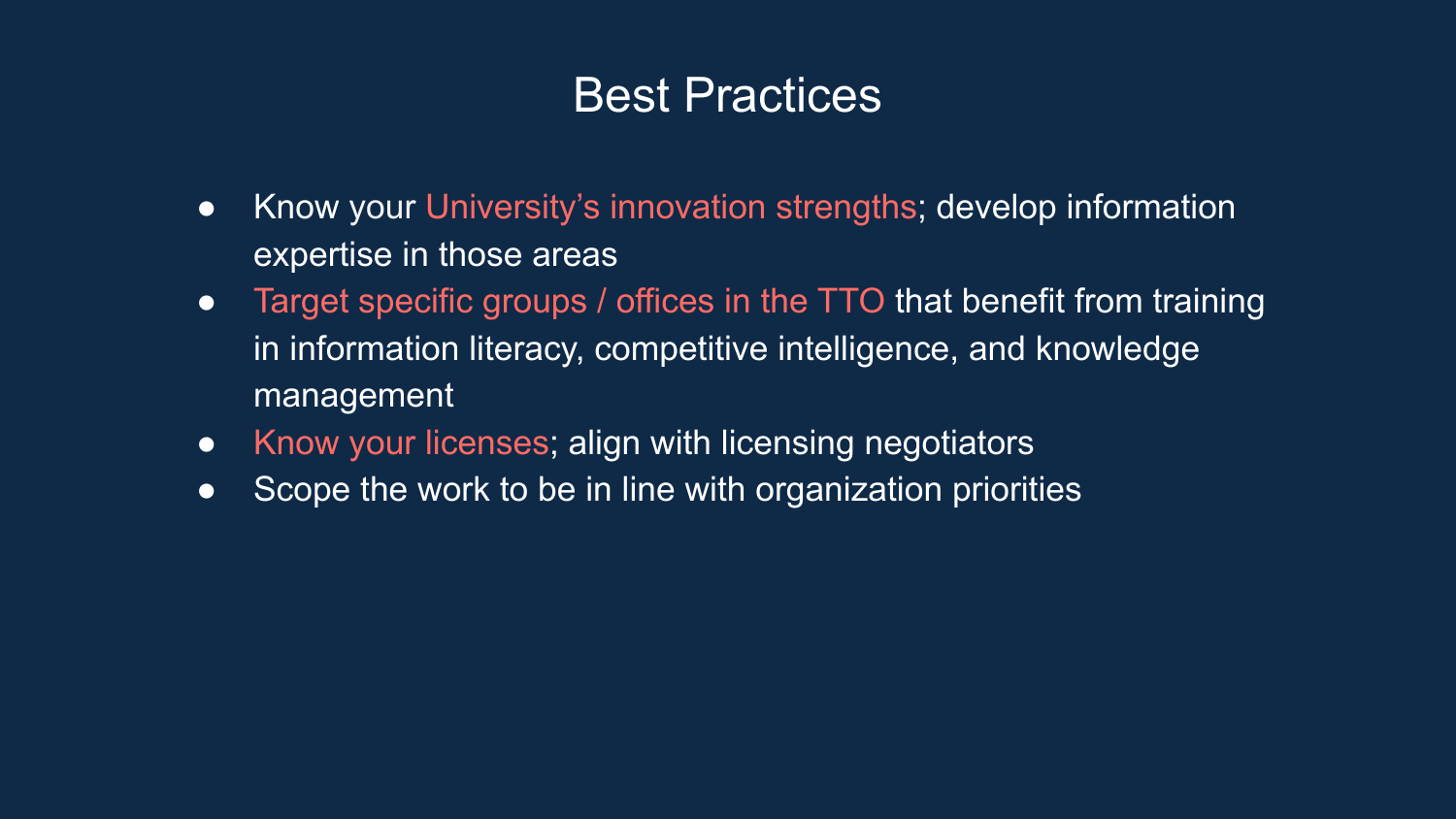## Thank you

Additional information on next slides

- Relevant Open Source Intelligence resources
- Organizations to know
- Further Reading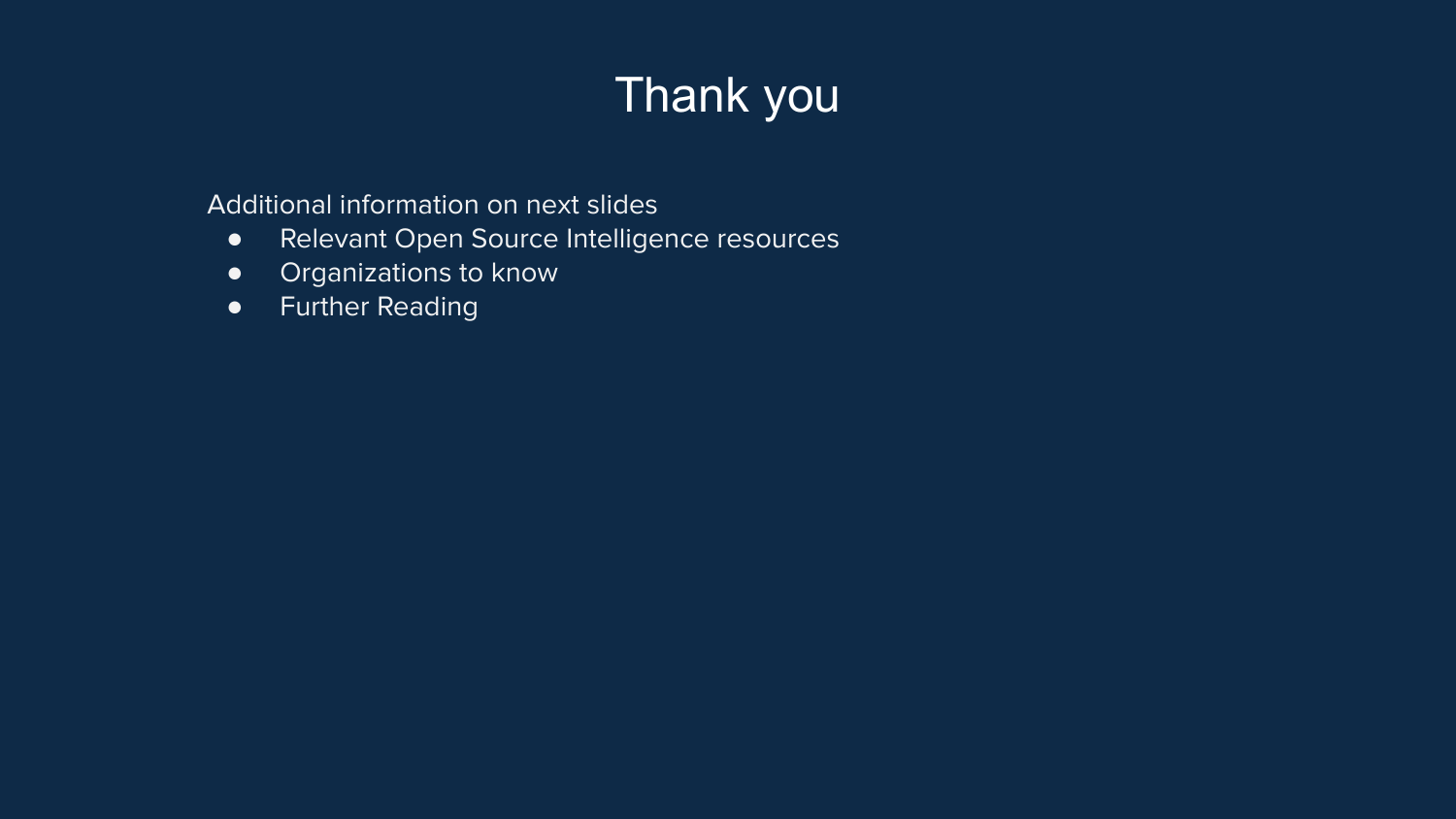#### Open Source Intelligence resources

Think Tanks - Think Tank index [https://repository.upenn.edu/think\\_tanks/](https://repository.upenn.edu/think_tanks/) Funding Search portals US: SBBR / STTR <https://www.sbir.gov/sbirsearch/award/all> EU: CORDIS <https://cordis.europa.eu/projects/en> Government reports SEC Filings Google Patent WIPO Patent "Power-searching"

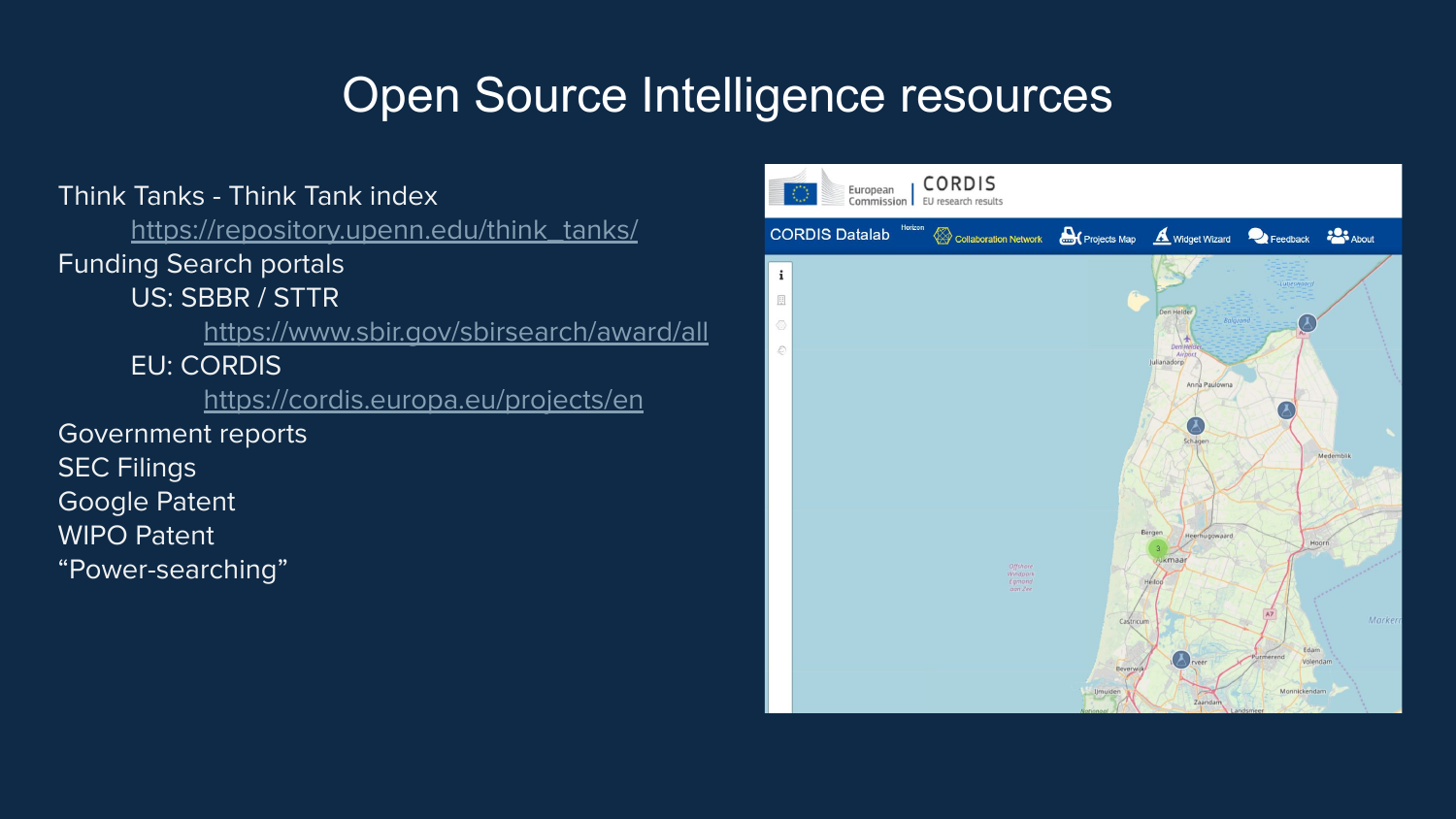#### Organizations to know

- Horizon Europe, <https://www.horizon-eu.eu/>
- Competence Centre on Technology Transfer (JRC European Commission), [https://visitors-centre.jrc.ec.europa.eu/en/media/leaflets/competence-centre-technolo](https://visitors-centre.jrc.ec.europa.eu/en/media/leaflets/competence-centre-technology-transfer) [gy-transfer](https://visitors-centre.jrc.ec.europa.eu/en/media/leaflets/competence-centre-technology-transfer)
- VentureWell,<https://venturewell.org/>
- Association of University Technology Managers,<https://autm.net/>
- Praxis Auril, <https://www.praxisauril.org.uk/>
- European TTO Circle, <https://ec.europa.eu/jrc/communities/en/community/tto-circle-community>
- OECD Directorate for Science, Technology, and Innovation
- **•** InfoDev, World Bank Group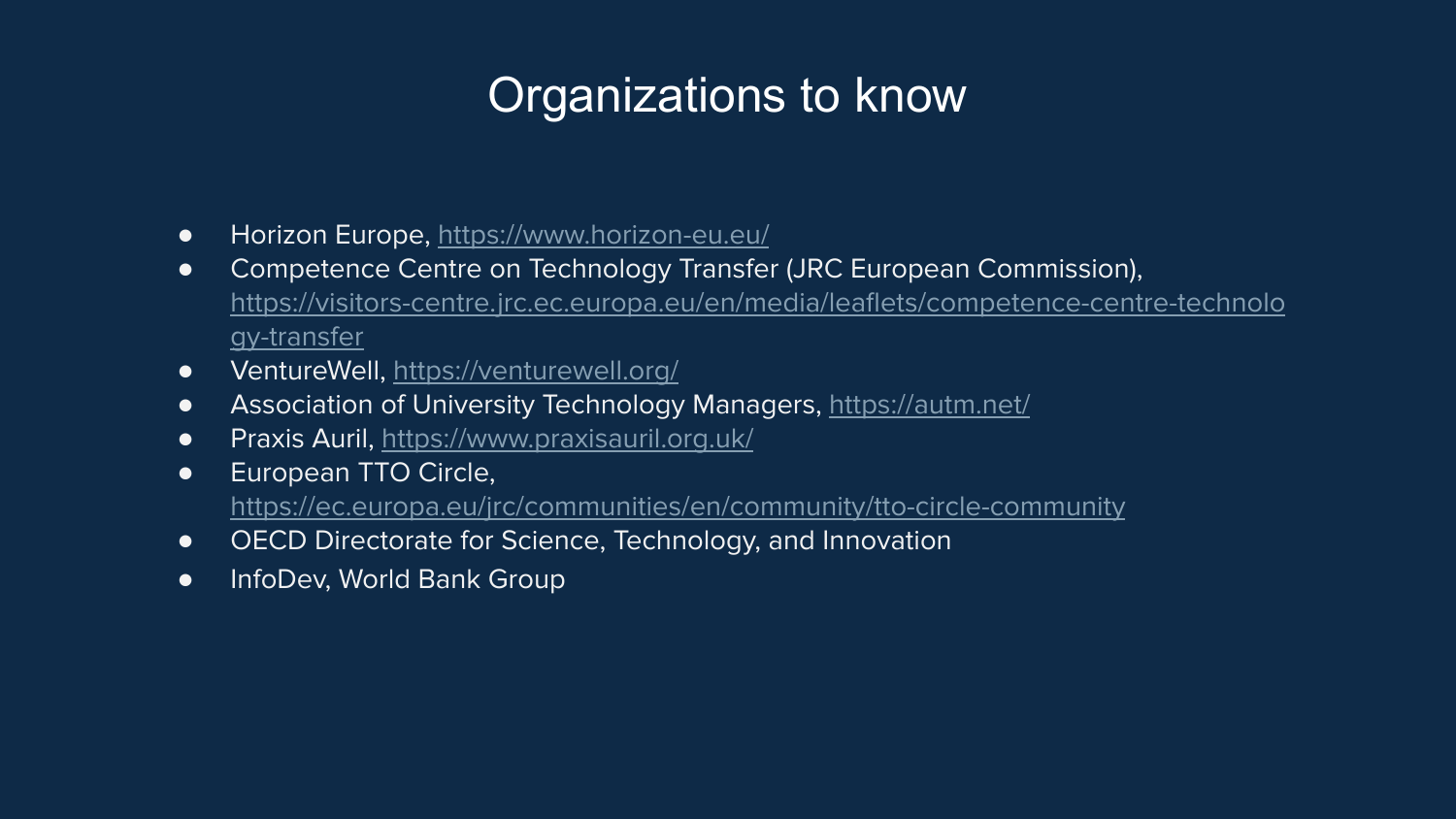### Further Reading

- Journal of Technology Transfer, <https://www.springer.com/journal/10961>
- International Journal of Technology Transfer and Commercialization, <https://www.inderscience.com/jhome.php?jcode=ijttc>
- OECD Science, Technology, and Innovation Outlook 2021: Times of Crisis and **Opportunity** [https://www.oecd.org/sti/oecd-science-technology-and-innovation-outlook-25186167.](https://www.oecd.org/sti/oecd-science-technology-and-innovation-outlook-25186167.htm) [htm](https://www.oecd.org/sti/oecd-science-technology-and-innovation-outlook-25186167.htm)
- Federal Labs T2 Playbook (US), <https://federallabs.org/t2-toolkit/t2-playbook>